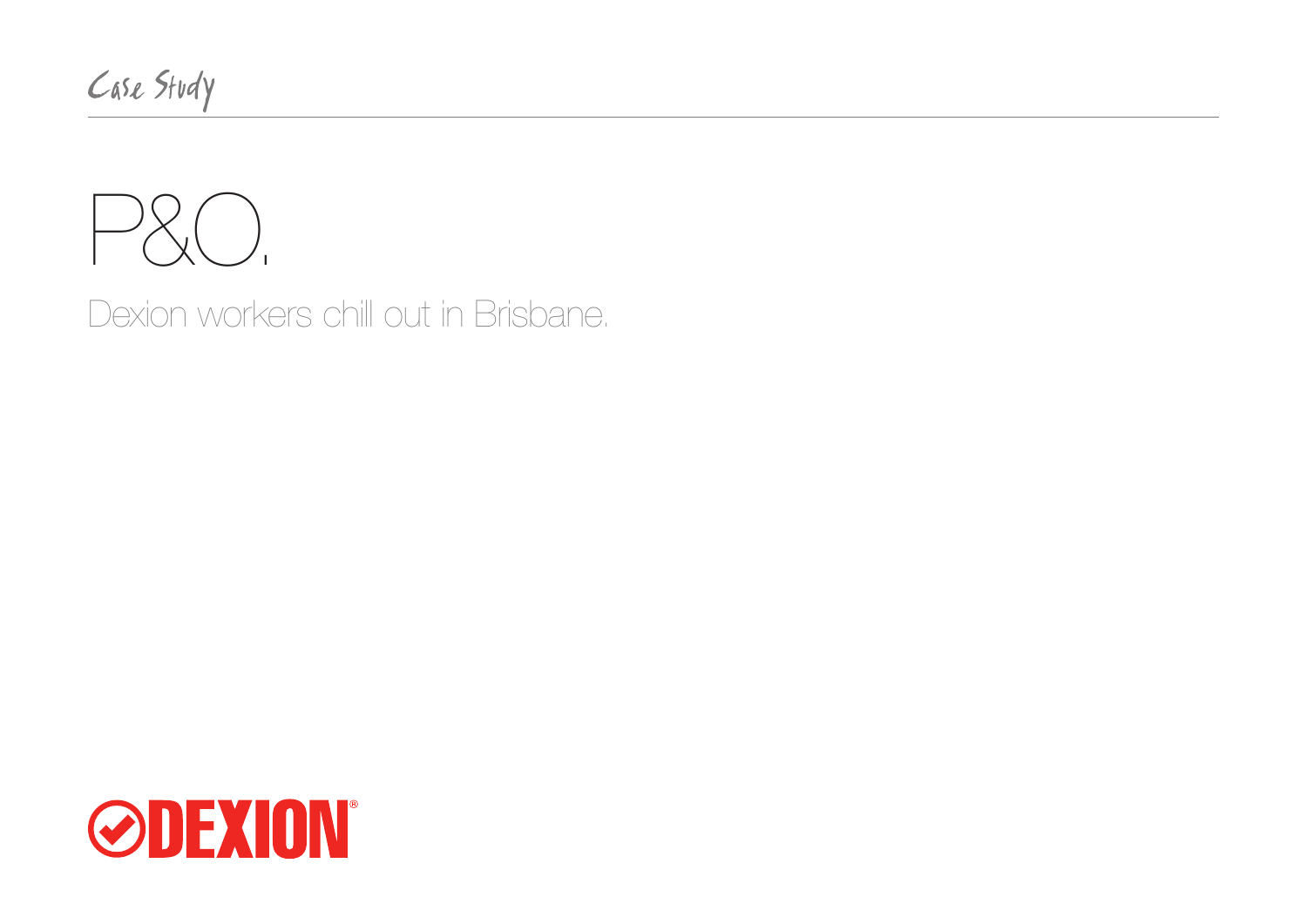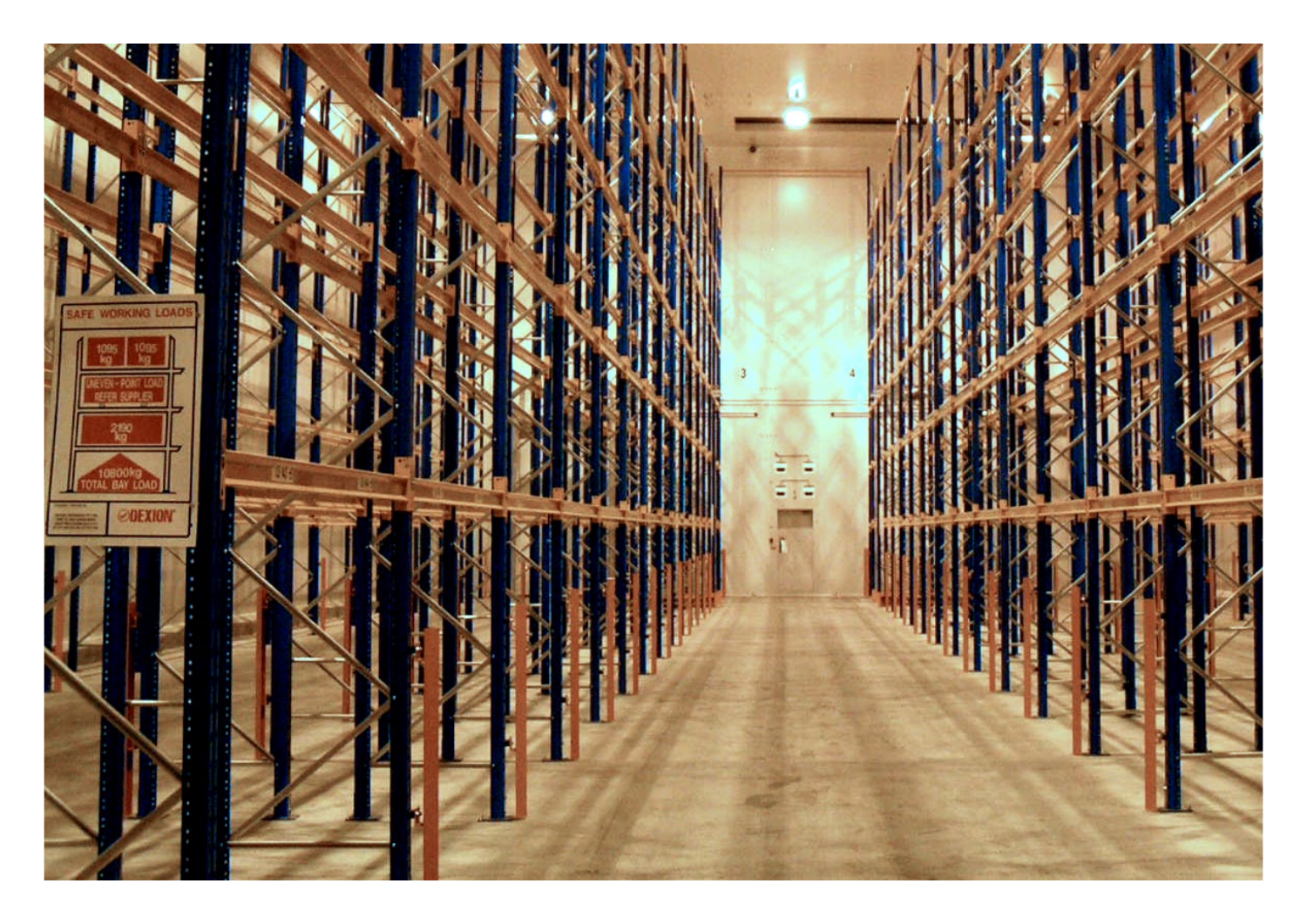"The innovative new facility was purpose built to suit the requirements of its primary customer, Chrisco Hampers Australia."

Dexion pulled out all stops to help P&O and its project manager, Wiley and Company, complete and commission a new cold store in the Brisbane suburb of Murarrie.

Murarrie 2, as it is known, is right next door to P&O's Murarrie 1 cold store.

The innovative new facility was purpose built to suit the requirements of its primary customer, Chrisco Hampers Australia.

One of these requirements was that it had to be up and running in time for the Christmas 2003 trading season.

P&O's Operations Manager, Jeff Hogarth, said the modular design of the new facility enabled fast construction and staged completion to meet the deadline.

"The first ground was turned in March 2003 and we were loading product by the end of August.

"The Dexion people were racking some rooms while others were still being finished and the last racking was being installed while we were loading product into the finished rooms.

"Some of the Dexion guys were actually working in the cold!

"Dexion delivered everything when required. This enabled the site to be handed over to P&O in plenty of time to handle Chrisco's pre-Christmas business peak." Jeff Hogarth said.

The Murarrie 2 facility introduces an innovative "inside-out" concept.

It does not have the traditional cold room panels on the outside and refrigeration units in cold rooms.

Instead it is built like a giant car port with an outer steel frame and an over-roof.

Cold rooms are built inside this structure with the refrigeration units above the cold rooms and under the "over-roof".

Construction was a little more expensive than for a traditional design but the new system provided a number of advantages including faster construction.

Taking the refrigeration units out of the cold rooms and putting them under the